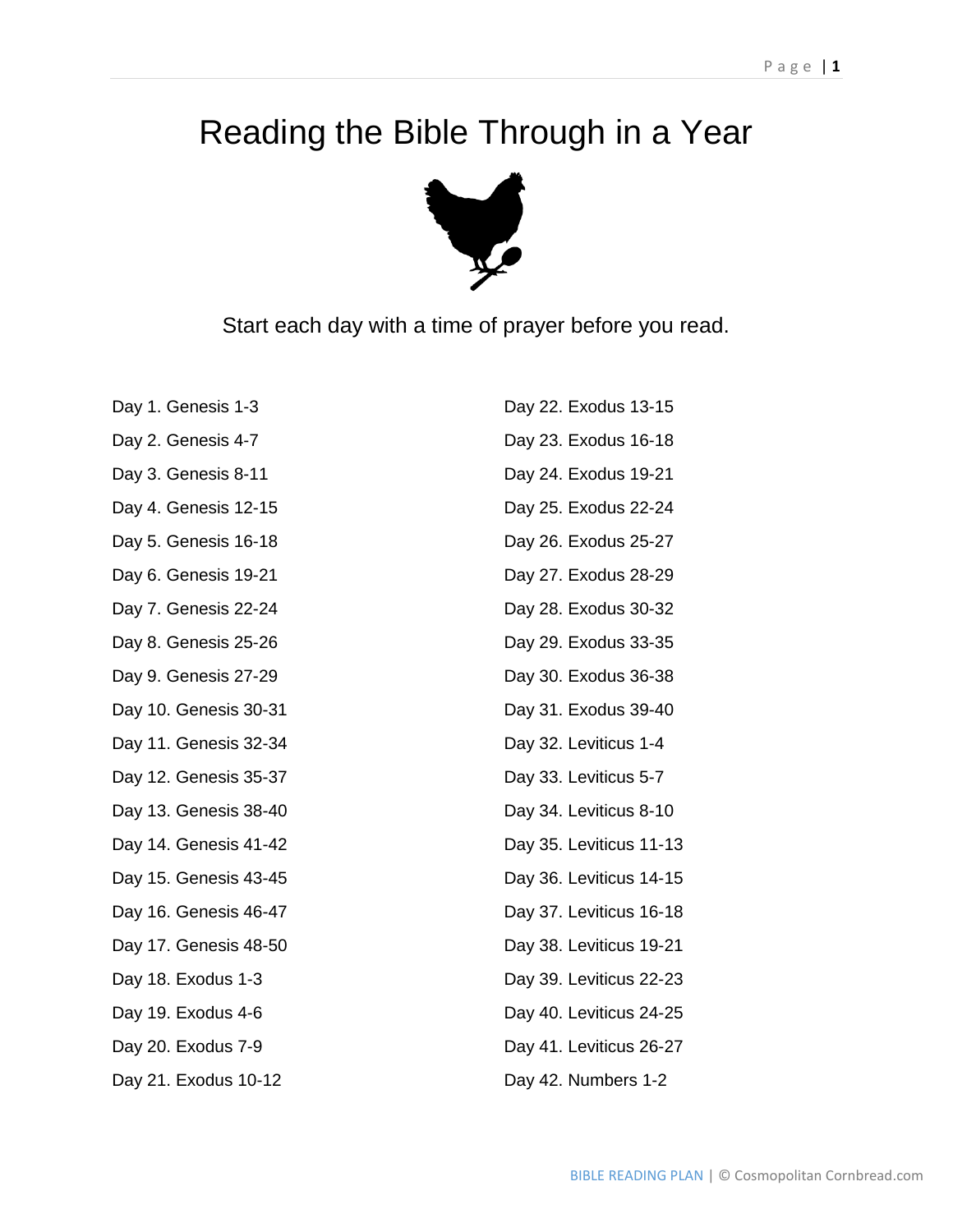Day 43. Numbers 3-4 Day 44. Numbers 5-6 Day 45. Numbers 7 Day 46. Numbers 8-10 Day 47. Numbers 11-13 Day 48. Numbers 14-15 Day 49. Numbers 16-17 Day 50. Numbers 18-20 Day 51. Numbers 21-22 Day 52. Numbers 23-25 Day 53. Numbers 26-27 Day 54. Numbers 28-30 Day 55. Numbers 31-32 Day 56. Numbers 33-34 Day 57. Numbers 35-36 Day 58. Deuteronomy 1-2 Day 59. Deuteronomy 3-4 Day 60. Deuteronomy 5-7 Day 61. Deuteronomy 8-10 Day 62. Deuteronomy 11-13 Day 63. Deuteronomy 14-16 Day 64. Deuteronomy 17-20 Day 65. Deuteronomy 21-23 Day 66. Deuteronomy 24-27 Day 67. Deuteronomy 28-29 Day 68. Deuteronomy 30-31 Day 69. Deuteronomy 32-34 Day 70. Joshua 1-4 Day 71. Joshua 5-8 Day 72. Joshua 9-11

Day 73. Joshua 12-15 Day 74. Joshua 16-18 Day 75. Joshua 19-21 Day 76. Joshua 22-24 Day 77. Judges 1-2 Day 78. Judges 3-5 Day 79. Judges 6-7 Day 80. Judges 8-9 Day 81. Judges 10-12 Day 82. Judges 13-15 Day 83. Judges 16-18 Day 84. Judges 19-21 Day 85. Ruth Day 86. 1 Samuel 1-3 Day 87. 1 Samuel 4-8 Day 88. 1 Samuel 9-12 Day 89. 1 Samuel 13-14 Day 90. 1 Samuel 15-17 Day 91. 1 Samuel 18-20 Day 92. 1 Samuel 21-24 Day 93. 1 Samuel 25-27 Day 94. 1 Samuel 28-31 Day 95. 2 Samuel 1-3 Day 96. 2 Samuel 4-7 Day 97. 2 Samuel 8-12 Day 98. 2 Samuel 13-15 Day 99. 2 Samuel 16-18 Day 100. 2 Samuel 19-21 Day 101. 2 Samuel 22-24 Day 102. 1 Kings 1-2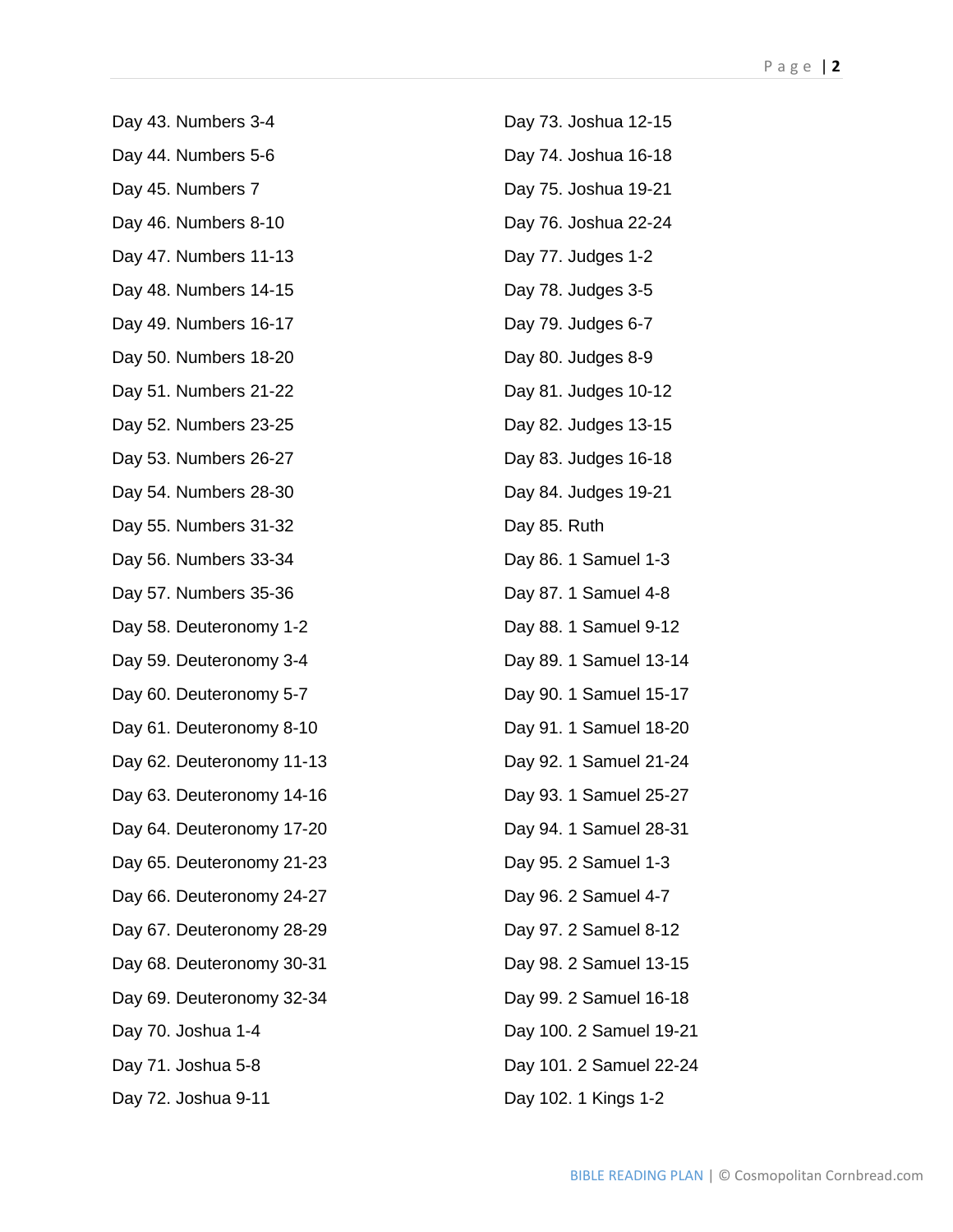Day 103. 1 Kings 3-5 Day 104. 1 Kings 6-7 Day 105. 1 Kings 8-9 Day 106. 1 Kings 10-11 Day 107. 1 Kings 12-14 Day 108. 1 Kings 15-17 Day 109. 1 Kings 18-20 Day 110. 1 Kings 21-22 Day 111. 2 Kings 1-3 Day 112. 2 Kings 4-5 Day 113. 2 Kings 6-8 Day 114. 2 Kings 9-11 Day 115. 2 Kings 12-14 Day 116. 2 Kings 15-17 Day 117. 2 Kings 18-19 Day 118. 2 Kings 20-22 Day 119. 2 Kings 23-25 Day 120. 1 Chronicles 1-2 Day 121. 1 Chronicles 3-5 Day 122. 1 Chronicles 6 Day 123. 1 Chronicles 7-8 Day 124. 1 Chronicles 9-11 Day 125. 1 Chronicles 12-14 Day 126. 1 Chronicles 15-17 Day 127. 1 Chronicles 18-21 Day 128. 1 Chronicles 22-24 Day 129. 1 Chronicles 25-27 Day 130. 1 Chronicles 28 - 2 Chronicles 1 Day 131. 2 Chronicles 2-5 Day 132. 2 Chronicles 6-8

Day 133. 2 Chronicles 9-12 Day 134. 2 Chronicles 13-17 Day 135. 2 Chronicles 18-20 Day 136. 2 Chronicles 21-24 Day 137. 2 Chronicles 25-27 Day 138. 2 Chronicles 28-31 Day 139. 2 Chronicles 32-34 Day 140. 2 Chronicles 35-36 Day 141. Ezra 1-3 Day 142. Ezra 4-7 Day 143. Ezra 8-10 Day 144. Nehemiah 1-3 Day 145. Nehemiah 4-6 Day 146. Nehemiah 7 Day 147. Nehemiah 8-9 Day 148. Nehemiah 10-11 Day 149. Nehemiah 12-13 Day 150. Esther 1-5 Day 151. Esther 6-10 Day 152. Job 1-4 Day 153. Job 5-7 Day 154. Job 8-10 Day 155. Job 11-13 Day 156. Job 14-16 Day 157. Job 17-20 Day 158. Job 21-23 Day 159. Job 24-28 Day 160. Job 29-31 Day 161. Job 32-34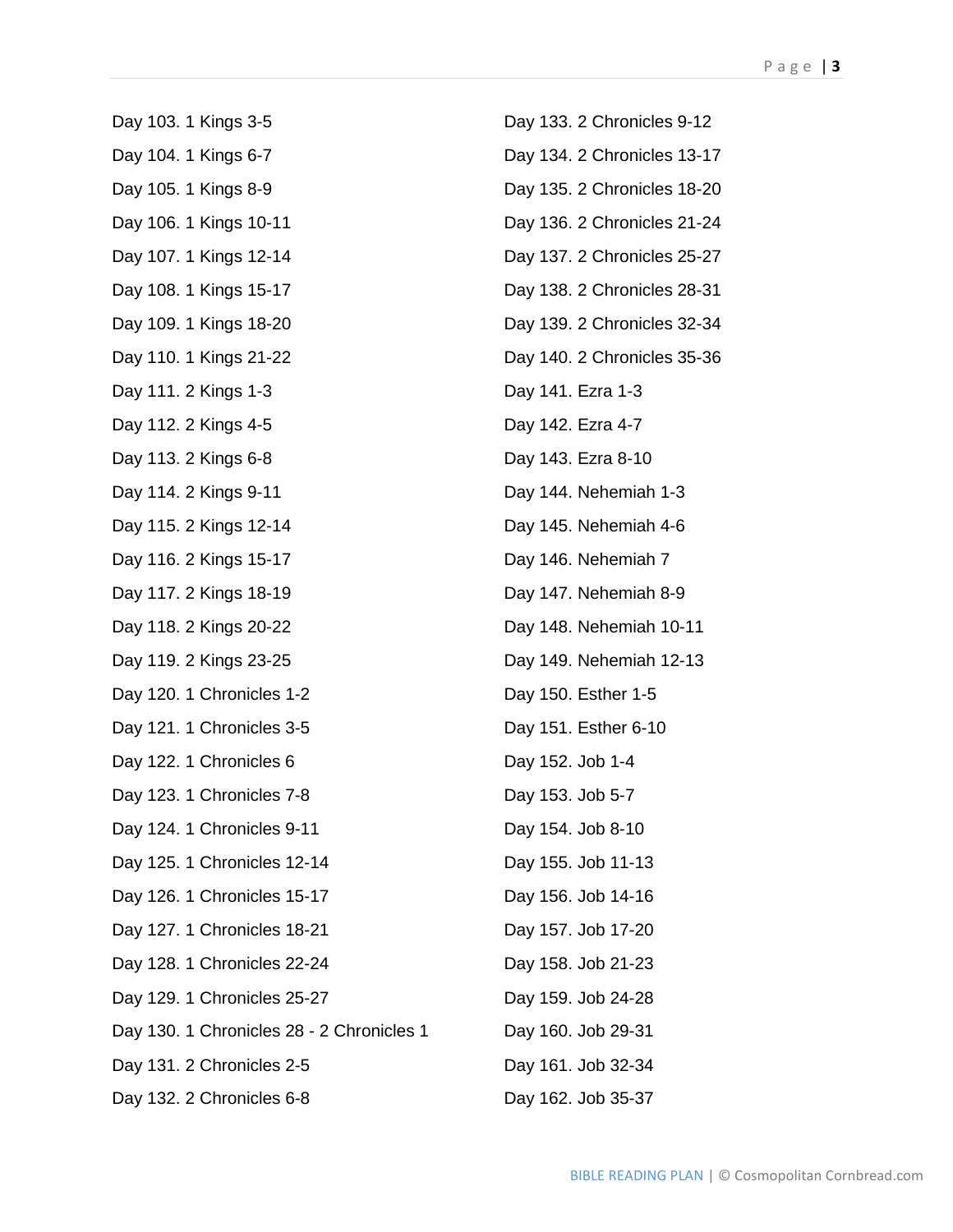Day 163. Job 38-39 Day 164. Job 40-42 Day 165. Psalms 1-8 Day 166. Psalms 9-16 Day 167. Psalms 17-20 Day 168. Psalms 21-25 Day 169. Psalms 26-31 Day 170. Psalms 32-35 Day 171. Psalms 36-39 Day 172. Psalms 40-45 Day 173. Psalms 46-50 Day 174. Psalms 51-57 Day 175. Psalms 58-65 Day 176. Psalms 66-69 Day 177. Psalms 70-73 Day 178. Psalms 74-77 Day 179. Psalms 78-79 Day 180. Psalms 80-85 Day 181. Psalms 86-89 Day 182. Psalms 90-95 Day 183. Psalms 96-102 Day 184. Psalms 103-105 Day 185. Psalms 106-107 Day 186. Psalms 108-114 Day 187. Psalms 115-118 Day 188. Psalm 119 Day 189. Psalms 120-125 Day 190. Psalms 126-132 Day 191. Psalms 133-139 Day 192. Psalms 140-145

Day 193. Psalms 146-150 Day 194. Proverbs 1-3 Day 195. Proverbs 4-6 Day 196. Proverbs 7-9 Day 197. Proverbs 10-12 Day 198. Proverbs 13-15 Day 199. Proverbs 16-18 Day 200. Proverbs 19-21 Day 201. Proverbs 22-23 Day 202. Proverbs 24-26 Day 203. Proverbs 27-29 Day 204. Proverbs 30-31 Day 205. Ecclesiastes 1-4 Day 206. Ecclesiastes 5-8 Day 207. Ecclesiastes 9-12 Day 208. Song of Solomon Day 209. Isaiah 1-4 Day 210. Isaiah 5-8 Day 211. Isaiah 9-12 Day 212. Isaiah 13-17 Day 213. Isaiah 18-22 Day 214. Isaiah 23-27 Day 215. Isaiah 28-30 Day 216. Isaiah 31-35 Day 217. Isaiah 36-41 Day 218. Isaiah 42-44 Day 219. Isaiah 45-48 Day 220. Isaiah 49-53 Day 221. Isaiah 54-58 Day 222. Isaiah 59-63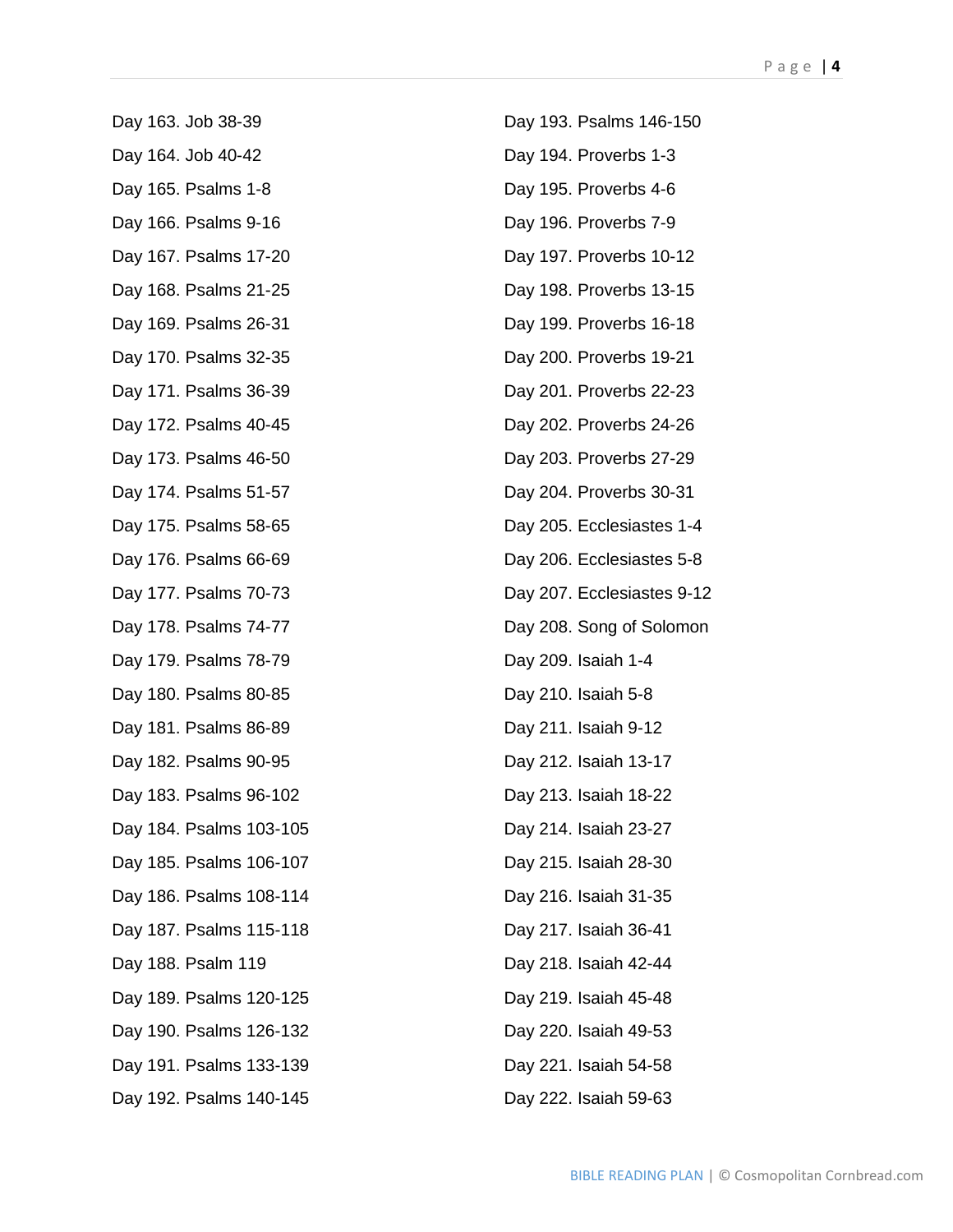Day 223. Isaiah 64-66 Day 224. Jeremiah 1-3 Day 225. Jeremiah 4-6 Day 226. Jeremiah 7-9 Day 227. Jeremiah 10-13 Day 228. Jeremiah 14-17 Day 229. Jeremiah 18-22 Day 230. Jeremiah 23-25 Day 231. Jeremiah 26-29 Day 232. Jeremiah 30-31 Day 233. Jeremiah 32-34 Day 234. Jeremiah 35-37 Day 235. Jeremiah 38-41 Day 236. Jeremiah 42-45 Day 237. Jeremiah 46-48 Day 238. Jeremiah 49-50 Day 239. Jeremiah 51-52 Day 240. Lamentations 1-2 Day 241. Lamentations 3-5 Day 242. Ezekiel 1-4 Day 243. Ezekiel 5-8 Day 244. Ezekiel 9-12 Day 245. Ezekiel 13-15 Day 246. Ezekiel 16-17 Day 247. Ezekiel 18-20 Day 248. Ezekiel 21-22 Day 249. Ezekiel 23-24 Day 250. Ezekiel 25-27 Day 251. Ezekiel 28-30 Day 252. Ezekiel 31-33

Day 253. Ezekiel 34-36 Day 254. Ezekiel 37-39 Day 255. Ezekiel 40-42 Day 256. Ezekiel 43-45 Day 257. Ezekiel 46-48 Day 258. Daniel 1-3 Day 259. Daniel 4-6 Day 260. Daniel 7-9 Day 261. Daniel 10-12 Day 262. Hosea 1-7 Day 263. Hosea 8-14 Day 264. Joel Day 265. Amos 1-5 Day 266. Amos 6-9 Day 267. Obadiah, Jonah Day 268. Micah Day 269. Nahum Day 270. Habakkuk, Zephaniah Day 271. Haggai Day 272. Zechariah 1-7 Day 273. Zechariah 8-14 Day 274. Malachi Day 275. Matthew 1-4 Day 276. Matthew 5-6 Day 277. Matthew 7-8 Day 278. Matthew 9-10 Day 279. Matthew 11-12 Day 280. Matthew 13-14 Day 281. Matthew 15-17 Day 282. Matthew 18-19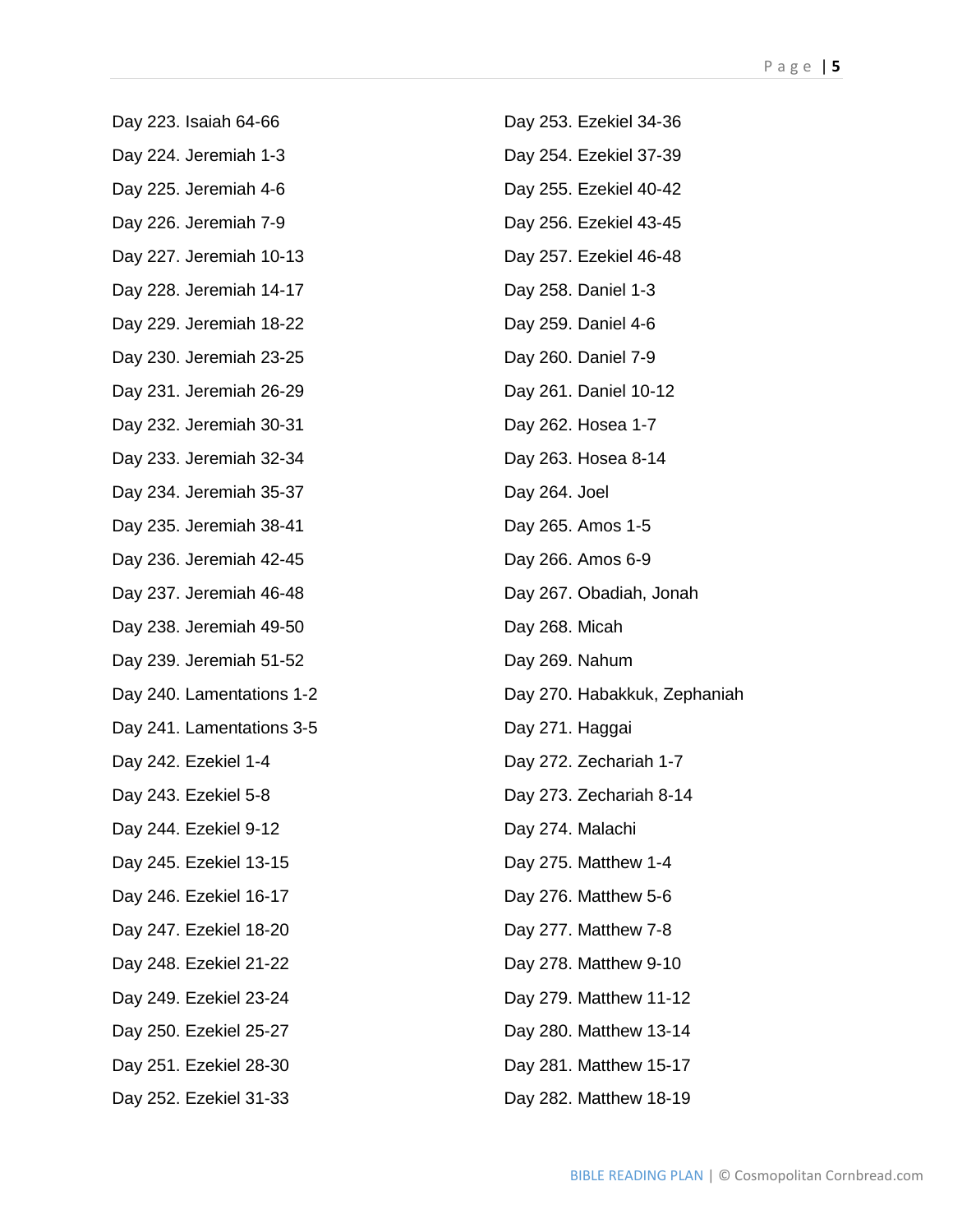Day 283. Matthew 20-21 Day 284. Matthew 22-23 Day 285. Matthew 24-25 Day 286. Matthew 26 Day 287. Matthew 27-28 Day 288. Mark 1-3 Day 289. Mark 4-5 Day 290. Mark 6-7 Day 291. Mark 8-9 Day 292. Mark 10-11 Day 293. Mark 12-13 Day 294. Mark 14 Day 295. Mark 15-16 Day 296. Luke 1 Day 297. Luke 2-3 Day 298. Luke 4-5 Day 299. Luke 6-7 Day 300. Luke 8-9 Day 301. Luke 10-11 Day 302. Luke 12-13 Day 303. Luke 14-16 Day 304. Luke 17-18 Day 305. Luke 19-20 Day 306. Luke 21-22 Day 307. Luke 23-24 Day 308. John 1-2 Day 309. John 3-4 Day 310. John 5-6 Day 311. John 7-8 Day 312. John 9-10

Day 313. John 11-12 Day 314. John 13-15 Day 315. John 16-18 Day 316. John 19-21 Day 317. Acts 1-3 Day 318. Acts 4-6 Day 319. Acts 7-8 Day 320. Acts 9-10 Day 321. Acts 11-13 Day 322. Acts 14-15 Day 323. Acts 16-17 Day 324. Acts 18-20 Day 325. Acts 21-23 Day 326. Acts 24-26 Day 327. Acts 27-28 Day 328. Romans 1-3 Day 329. Romans 4-7 Day 330. Romans 8-10 Day 331. Romans 11-13 Day 332. Romans 14-16 Day 333. 1 Corinthians 1-4 Day 334. 1 Corinthians 5-8 Day 335. 1 Corinthians 9-11 Day 336. 1 Corinthians 12-14 Day 337. 1 Corinthians 15-16 Day 338. 2 Corinthians 1-4 Day 339. 2 Corinthians 5-9 Day 340. 2 Corinthians 10-13 Day 341. Galatians 1-3 Day 342. Galatians 4-6